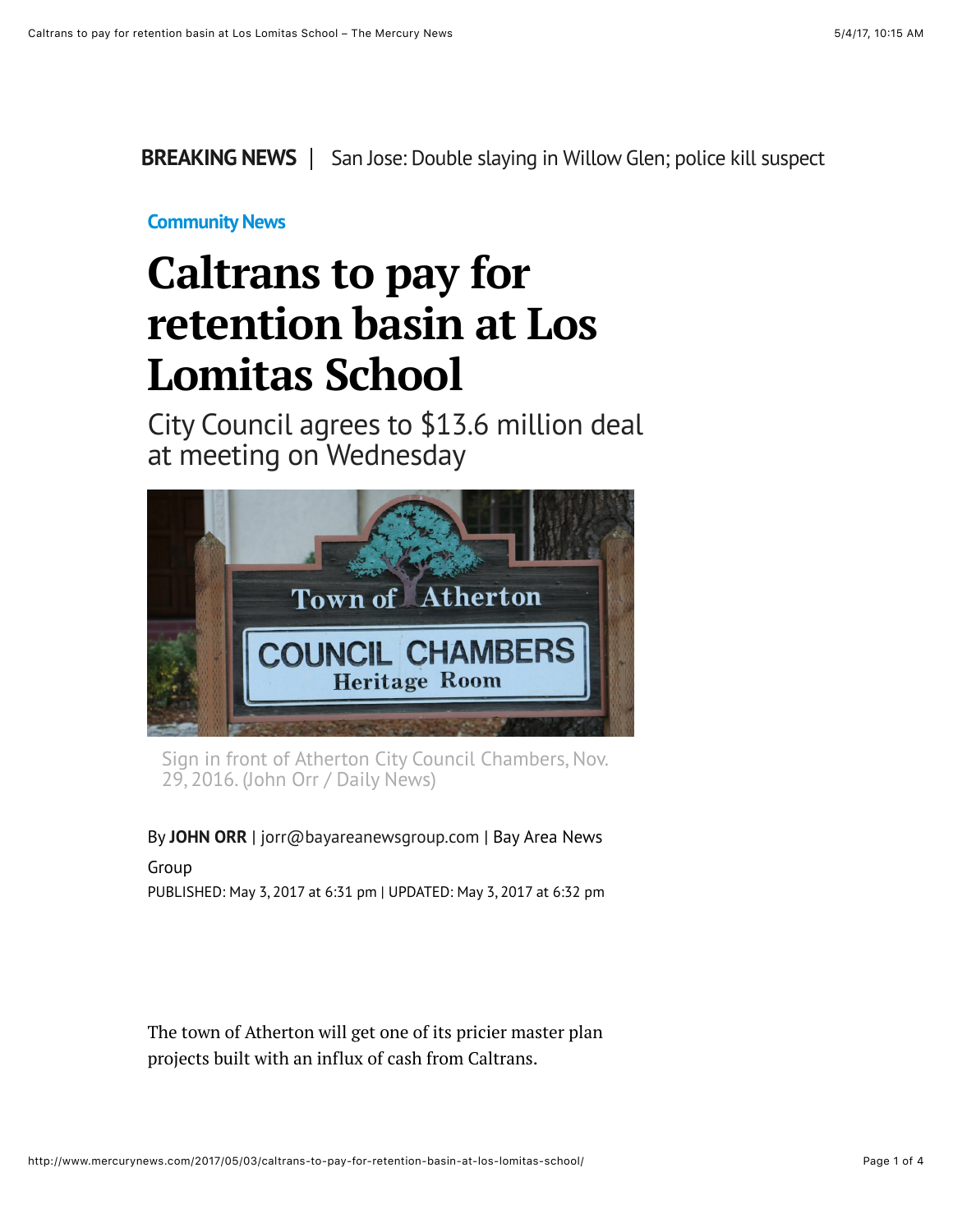The town had been looking to put a storm water retention basin either in Holbook-Palmer Park or an athletic field at Los Lomitas School.

Then along came Caltrans, which has its own legally required need to do something with storm water from El Camino Real and other highways. Caltrans liked the Los Lomitas School plan, and offered \$13.6 million to pay for it.

ADVERTISING

Learn more



On Wednesday, the city council voted to instruct City Manager George Rodericks to sign a cooperative implementation agreement with Caltrans to get the job done.

The first city council meetings of each month are usually study sessions only, but the city council agreed to this one action item.

Rodericks said the council knew about the deal in April, but "couldn't get the language completed on time." It was necessary to deal with it on Wednesday to move the project along, he said.

Construction of the retention basin will be done concurrently with a major remodeling project at the school, which is rebuilding its front building at 299 Alameda de las Pulgas.